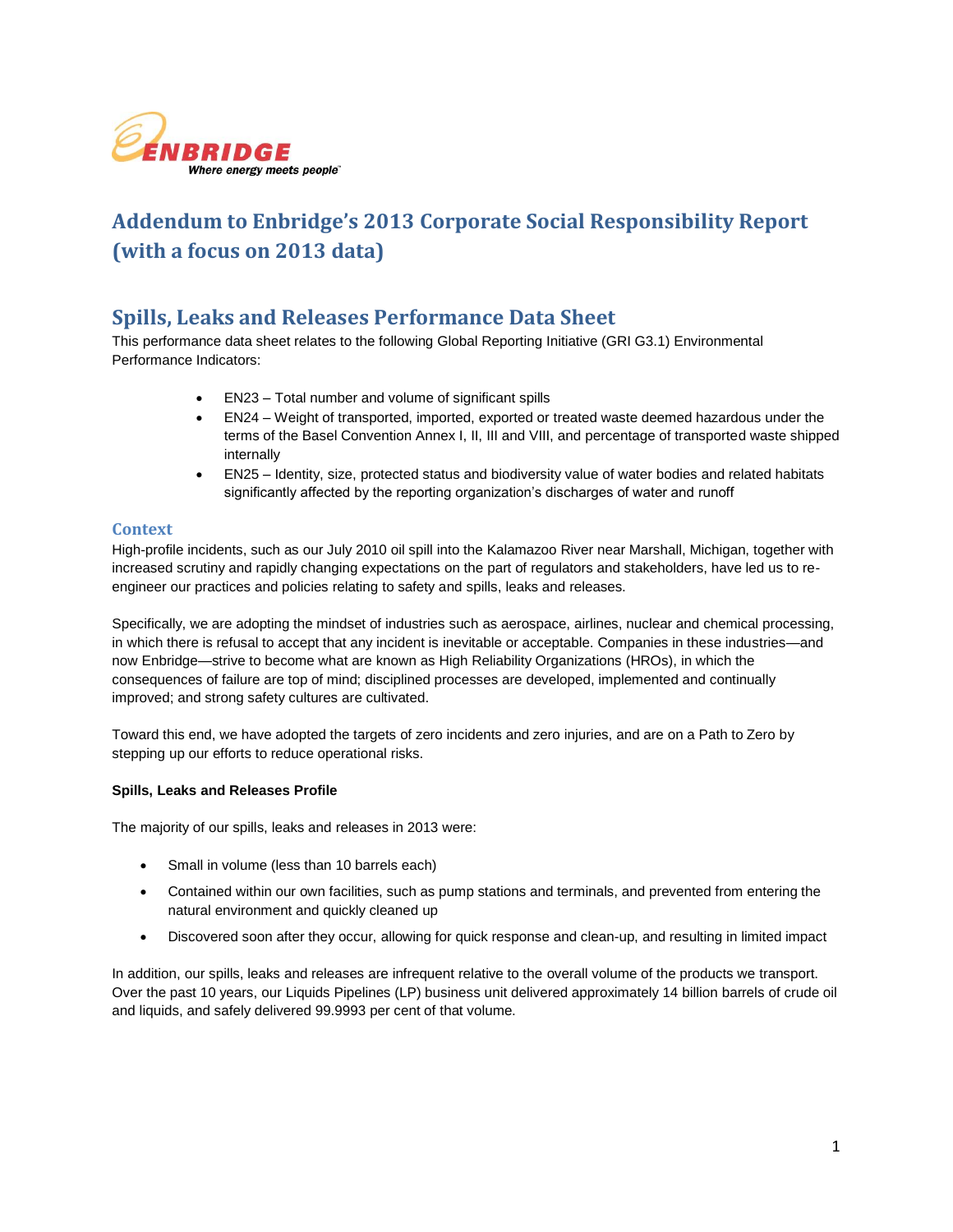#### **Spills History (2009 – 2013)**

Our company-wide reportable commodity spills, leaks and releases over the last five years have been:



#### **2013 Key Performance Areas**

#### **#1. Achieve zero incidents**

In 2013, LP had 114 reportable commodity (liquids) spills and leaks totaling approximately 4,298 barrels. Of these 114 spills:

- Five were "significant," which we define as any reportable commodity spill or leak that is greater than 100 barrels or that entails clean-up costs of \$1,000,000 or more. Please see the reports below about our response to those five incidents.
- 104 had a volume of 10 barrels or less
- 100 occurred at Enbridge facilities
- 14 occurred on Enbridge rights-of-way

#### **Management Approach and Background**

To continuously improve the operational reliability of our system, we will continue to implement preventative measures, thoroughly investigate every spill, leak and release, including those that do not meet the threshold requirements for regulatory reporting, and apply lessons learned.

For information on the numerous actions and initiatives we are taking enterprise-wide to reduce spills, leaks and releases, please see the following sections in our [2013 CSR Report:](http://csr.enbridge.com/Downloads.aspx) Operational Risk Management; Innovation; Asset Integrity and Reliability; and Emergency Preparedness and Response.

#### *Background on Enbridge's company-wide liquids spills and leaks*

Company-wide, including LP and our Gas Transportation business unit (GT), in 2013 we had 117 reportable commodity (liquids) spills and leaks totaling approximately 4,325 barrels, broken down by business unit as follows:

- LP: 114 spills and leaks, totaling 4,298 barrels
- GT: three spills and leaks, totaling 27 barrels

"Reportable" refers to a spill, leak or release that is large or significant enough to require Enbridge to formally notify a regulatory agency. "Commodity" refers to a marketable hydrocarbon product transported in a pipeline, such as crude oil or natural gas. The reportable commodity spills and leaks we report here do not include spills or leaks of noncommodities such as brine, hydraulic fluid, drilling fluid, lube oil, etc. While we do report spills and leaks of noncommodities to regulatory authorities, beginning in 2013, we are reporting only commodity spills and leaks in our CSR Reports.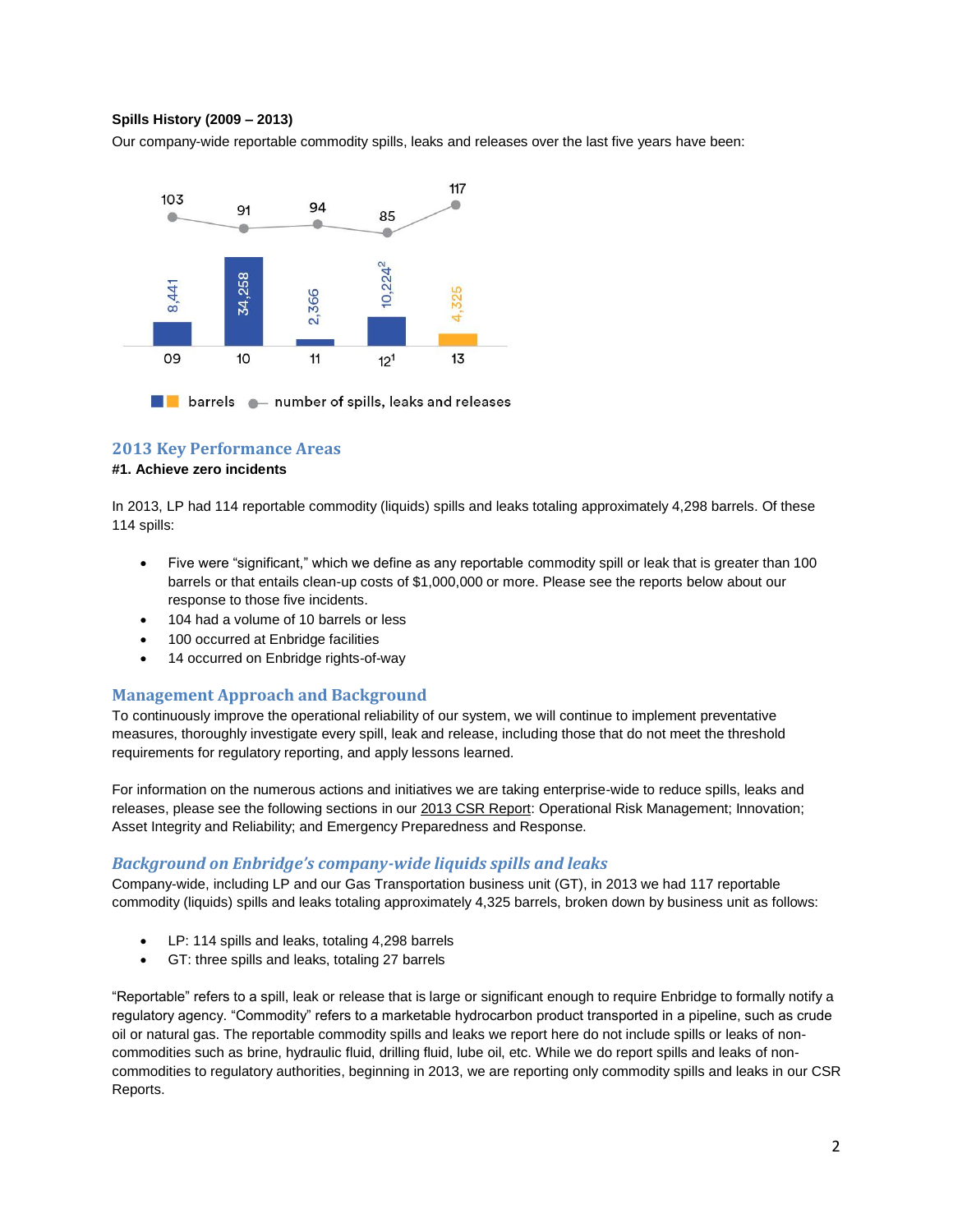Of our 117 company-wide reportable commodity (liquids) spills and leaks:

- 106 of them, or approximately 90 per cent, had a volume of 10 barrels or less
- 101 of them, or approximately 86 per cent, occurred at Enbridge facilities (onsite)
- 16 of them, or approximately 14 per cent, occurred on Enbridge rights-of-way or not located on Enbridge property (offsite)

For comparison purposes, our company-wide reportable commodity<sup>1</sup> spills and leaks over the last five years have been:

- 2013: 117 spills and leaks, totaling 4,325 barrels
- $2012^1$ : 85 spills and leaks, totaling 10,224<sup>2</sup> barrels
- 2011: 94 spills and leaks, totaling 2,366 barrels
- 2010: 91 spills and leaks, totaling 34,258 barrels
- 2009: 103 spills and leaks, totaling 8,441 barrels

1 Beginning in 2013 and in all future CSR reports, we are reporting only commodity spills and leaks (i.e. marketable hydrocarbon products such as crude oil and natural gas transported to market in an Enbridge pipeline) in our company-wide spills and leaks statistics, and are not reporting spills of non-commodities such as brine. Previous years' statistics have not been adjusted to reflect this change.

2 The volume reported includes 4,246 barrels of crude oil product released to a tank roof that did not result in any environmental damage. However, since the release was reported to the regulator, we have included it in the total volume.

#### *Background on LP's spills and leaks in 2013*

In 2013, LP recorded 114 reportable commodity liquids spills and leaks totaling approximately 4,298 barrels (LP's 114 spills and leaks comprised the majority of Enbridge's 117 company-wide spills and leaks in 2013).

Of LP's 114 spills and leaks in 2013:

- The majority of the spills were small in terms of volume, although LP experienced more spills in 2013 than it did in each of the previous four years. Approximately 91 per cent of them (104), had a volume of 10 barrels or less
- 100 of them, or approximately 88 per cent, occurred at Enbridge facilities (onsite)
- 14 of them, or approximately 12 per cent, occurred on Enbridge rights-of-way or were at least partially located outside of the facility boundary (offsite)

For comparison purposes, LP's reportable commodity<sup>1</sup> spills and leaks over the last five years were:

- 2013: 114 spills and leaks, totaling 4,298 barrels
- $\bullet$  2012<sup>1</sup>: 77 spills and leaks, totaling 10,178 barrels
- 2011: 58 spills and leaks, totaling 2,283.5 barrels
- 2010: 80 spills and leaks, totaling 34,122 barrels
- 2009: 89 spills and leaks, totaling 8,353 barrels

1 Beginning in 2013 and in all future CSR reports, we are reporting only commodity spills and leaks (i.e. marketable hydrocarbon products such as crude oil and natural gas transported to market in an Enbridge pipeline) in our company-wide spills and leaks statistics, and are not reporting spills of non-commodities such as brine. Previous years' statistics have not been adjusted to reflect this change.

2 The volume reported includes 4,246 barrels of crude oil product released to a tank roof that did not result in any environmental damage. However, since the release was reported to the regulator, we have included it in the total volume.

In 2013, LP transported approximately two billion barrels of crude oil and liquids on its systems in Canada and the U.S., representing a safe delivery record of 99.9997 per cent. In 2012, LP delivered approximately 1.8 billion barrels and had a safe delivery record of 99.9994 per cent.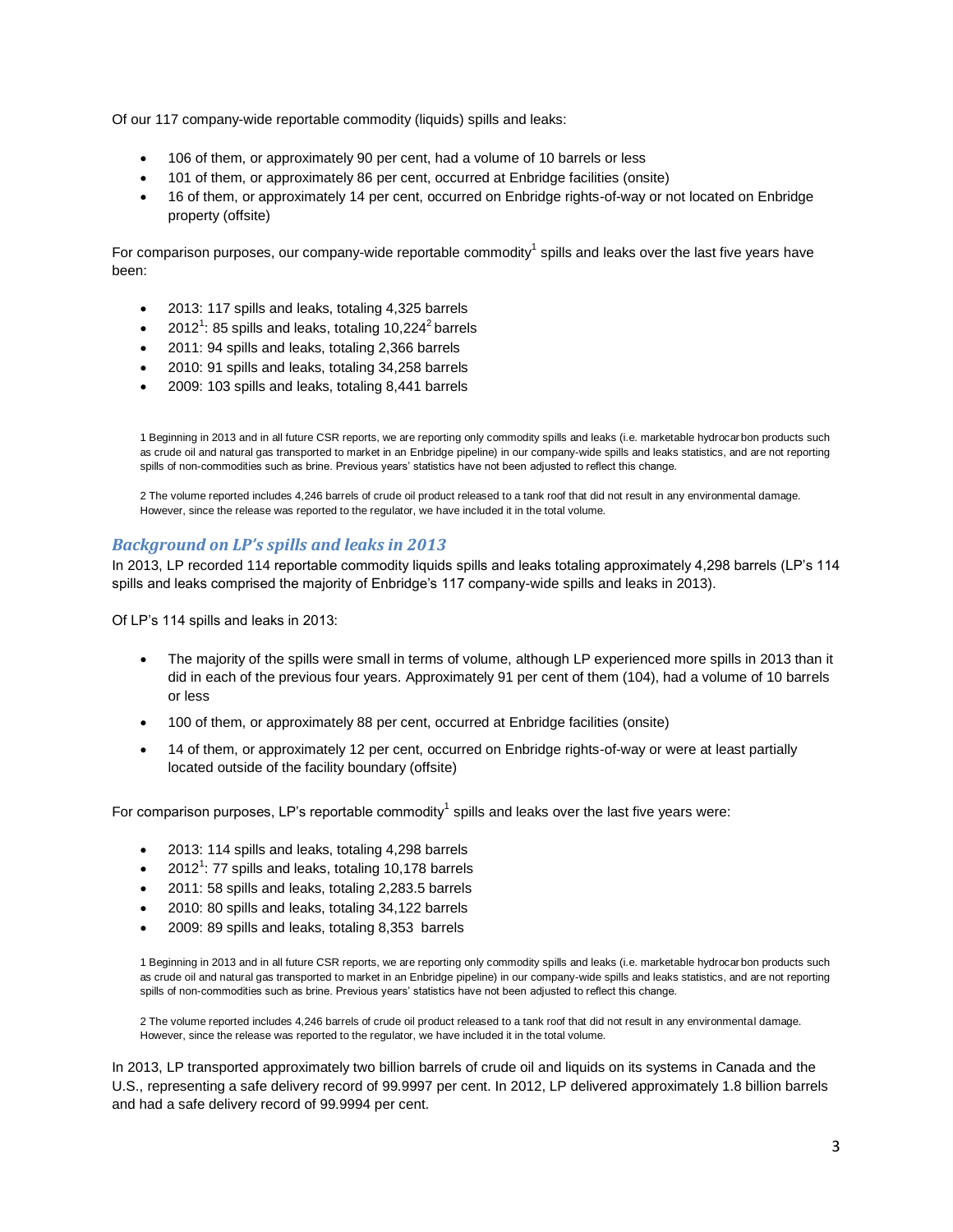#### *Background on GT's gas releases in 2013*

GT had one onsite gas release totaling 0.128 million standard cubic feet (MMSCF), which met the reportable incident criteria of the U.S. Department of Transportation Pipeline and Hazardous Materials Safety Administration (PHMSA).

#### *Background on Enbridge's Significant Spills, Leaks and Releases in 2013*

We define "significant spill or leak" as any reportable commodity spill or leak that is greater than 100 barrels or entails clean-up costs of \$1,000,000 or more. One barrel of oil is equal to approximately 159 litres or 42 U.S. gallons.

Neither GT nor our Gas Distribution business unit experienced any significant spills, leaks or releases. LP experienced the following significant spills and leaks in 2013:

 **Near Storthoaks, Saskatchewan:** On February 2, 2013, approximately 220 barrels of crude oil leaked from one of our gathering lines near Storthoaks. We immediately shut down and drained the line and reported the leak to regulatory authorities. The surface area of the leak was approximately 280 square metres (approximately 335 square yards) and the subsurface contamination reached 2,800 square metres (approximately 3,348 square yards). We recovered all contaminated snow and free fluid, and excavated all contaminated soil, which we delivered to a waste handling facility.

We cut out the failed section of the pipeline and sent it to a laboratory for analysis. The leak had been caused by corrosion damage that had, in turn, been caused by the failure of the external coating of the pipe's surface. We replaced the failed section of pipe, conducted an in-line inspection of the line, and returned the line back into service on March 15, 2013. This incident did not impact the community, wildlife or water.

- **Cushing, Oklahoma:** On May 13, 2013, approximately 2,200 barrels of crude oil leaked from one of our trunk lines (a major oil transportation pipeline) at our South Terminal in Cushing. Although the leak took place outside of the terminal's containment area, the oil made its way via a ditch to a small containment pond near one of our tanks. (Our facilities feature berms and containment areas that we have designed specifically to prevent offsite contamination.) The oil flowed from the small containment pond into an adjacent creek and then into a large containment pond, where it was confined. We constructed dams and installed booms to ensure that the oil remained within our facility. We removed approximately 5,853 square metres (7,000 square yards) of impacted material from the leak area, the small pond, the creek and the large pond, as well as from the land that is farmed on-site. This incident involved several animal fatalities and rehabilitations. We completed our cleanup on June 7, 2013, and our restoration on June 21, 2013.
- **Near Cheecham, Alberta:** On June 22, 2013, as a result of heavy rainfall that led to 1-in-100-year water levels and flooding that triggered ground movement on our Line 37 pipeline right-of-way, approximately 1,300 barrels of light synthetic crude oil leaked from the pipeline approximately two kilometres (approximately 1.3 miles) north of our Cheecham Terminal, which is approximately 70 kilometres (45 miles) southeast of Fort McMurray. Line 37 is part of the Enbridge Regional Oil Sands System and connects facilities in the Long Lake area to our Cheecham Terminal.

The leak caused the oil to migrate to the soil surface and over land, then into a nearby lake. We immediately shut down the line, notified regulatory authorities and Aboriginal and Métis communities in the area, and contained the oil in the lake using containment booms and absorbent booms and pads. We also deployed wildlife deterrents around the affected area.

As a precaution, we also shut down the pipelines that share a corridor with Line 37, including the Athabasca, Waupisoo, Wood Buffalo and Woodland pipelines.

We recovered the oil from the impacted areas using various remediation techniques. This process resulted in the removal of approximately 6,800 tonnes of impacted soil and sediment, and the collection and treatment of approximately 3,000 cubic metres (approximately 3,924 cubic yards) of water. We recovered approximately 93 per cent of the oil from the area.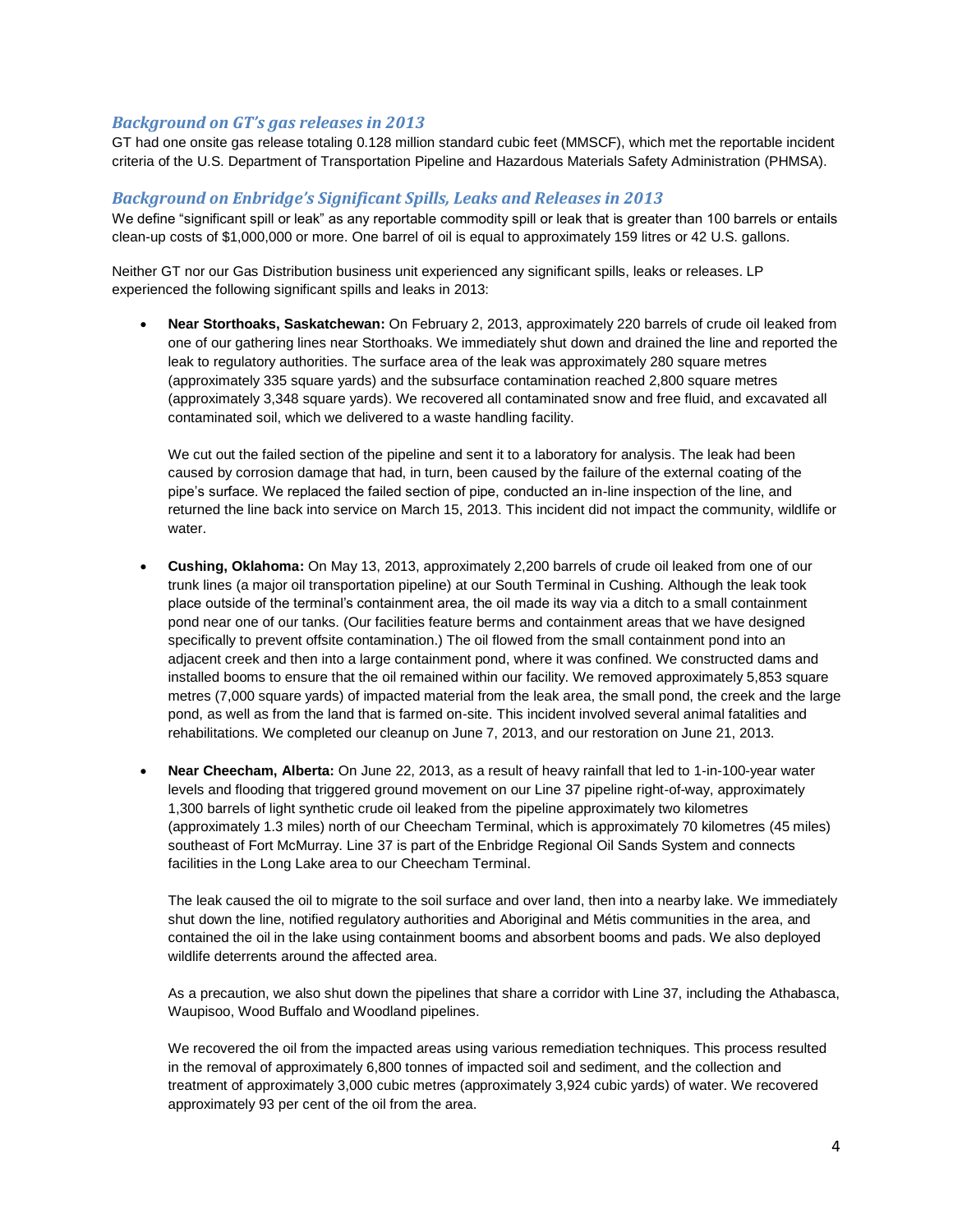We conducted environmental site assessments concurrently with our remediation work. The assessments included investigations to quantify the leak's impacts to the soil, groundwater, sediment and surface water. In addition, we completed wildlife surveys, vegetation surveys, an aquatic sampling program, an amphibian relocation program and shoreline cleanup and assessment.

Throughout our response, we worked closely with regulatory agencies and local stakeholders to establish a comprehensive response and remediation plan. Our response was effective in mitigating the environmental impacts while minimizing further impacts to the local environment.

On July 11, 2013, we returned Line 37 back to service at a reduced operating pressure. We restored the normal operating pressure on July 29, 2013, after we had completed geotechnical analysis. Both the return to service at reduced and full operating pressures were approved by the Alberta Energy Regulator (AER).

 **Near Griffith, Indiana:** On August 3, 2013, approximately 140 barrels of crude oil leaked from our Griffith Terminal. The leak, which impacted approximately three hectares (approximately 7.33 acres) of land, was fully contained within Enbridge's facility. We immediately reported the leak to the regulatory authorities and mobilized our emergency response efforts. There were no impacts to the local community, wildlife or water.

We recovered the oil from areas where it had pooled using vacuum-powered tanker trucks, and remediated the impacted roads and gravelled areas. Following our emergency response and cleanup efforts, we remediated the impacted areas. We excavated approximately 322 tonnes (355 tons) of impacted soil and transported it offsite for proper disposal. We completed cleaning and restoring the area on August 14, 2013.

 **Near Stoughton, Saskatchewan:** On November 21, 2013, a crude oil leak was identified on Line NB-07 near Stoughton. We immediately shut down and isolated the line and notified regulatory authorities. We excavated all contaminated soil and transported it to a waste handling facility. The volume was confirmed to be 101 barrels. We cut out the failed section of the line and sent it to a laboratory for analysis. At the time of publication of this report the investigation was in progress. This incident did not impact the community, wildlife or water.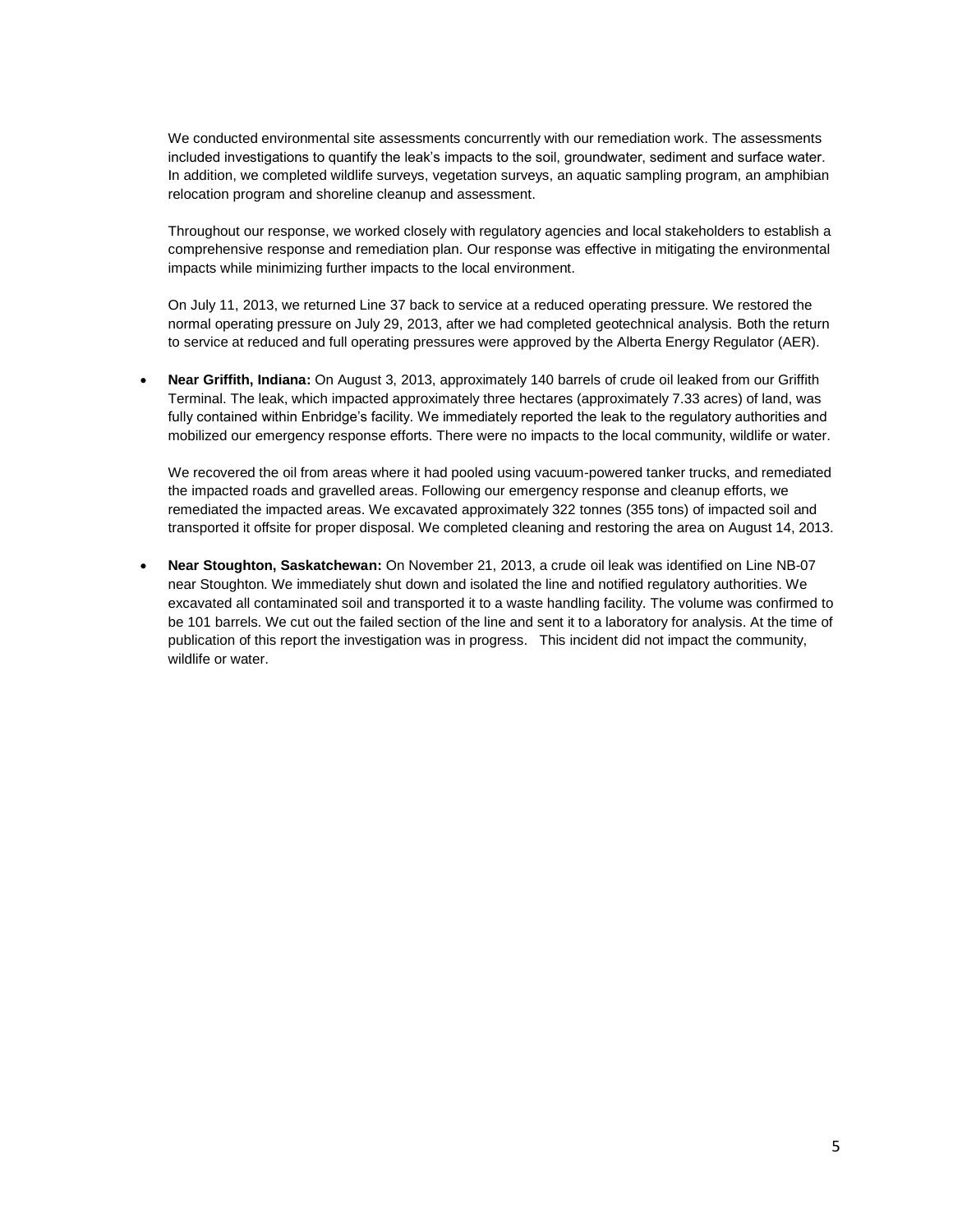### *Enbridge's Liquids Pipelines Spill Record Compared with Canada and U.S. Pipeline Industry*

Over the past 10 years, our Liquids Pipelines business unit (LP) delivered approximately 14 billion barrels of crude oil and liquids, and safely delivered 99.9993 per cent of that volume. The majority of our spills, leaks and releases are small in volume (less than 10 barrels each); contained within our own facilities, such as pump stations and terminals, and prevented from entering the natural environment and quickly cleaned up; and discovered soon after they occur, allowing for quick response and clean-up, and resulting in limited impact.

#### **1. Canada (LP)**

From 2004 to 2013, we operated approximately 64 per cent of the NEB-regulated pipelines in Canada.

**a. Spill Frequency:** From 2008 to 2012, we experienced 0.39 spills per 1,000 kilometres of pipeline, compared with 0.58 spills per 1,000 kilometres of pipeline for the rest of the liquids pipeline industry in Canada (i.e. the rest of the industry not including Enbridge). **Our spill frequency was approximately 33 per cent better than that of the rest of industry.**



\*These data pertain to NEB-reportable spills of liquid hydrocarbons greater than 1.5 cubic metres or of any volume that could have a significant adverse effect on the environment, regardless of size, such as a spill of hydrocarbons into a water body. All data have been gathered from the NEB report entitled, *Pipeline Incidents: Spills of Hydrocarbon Liquids*, which was last modified September 13, 2013. In Enbridge's case, the data pertain to our Enbridge Pipelines Inc., Westpur, and Norman Wells pipelines.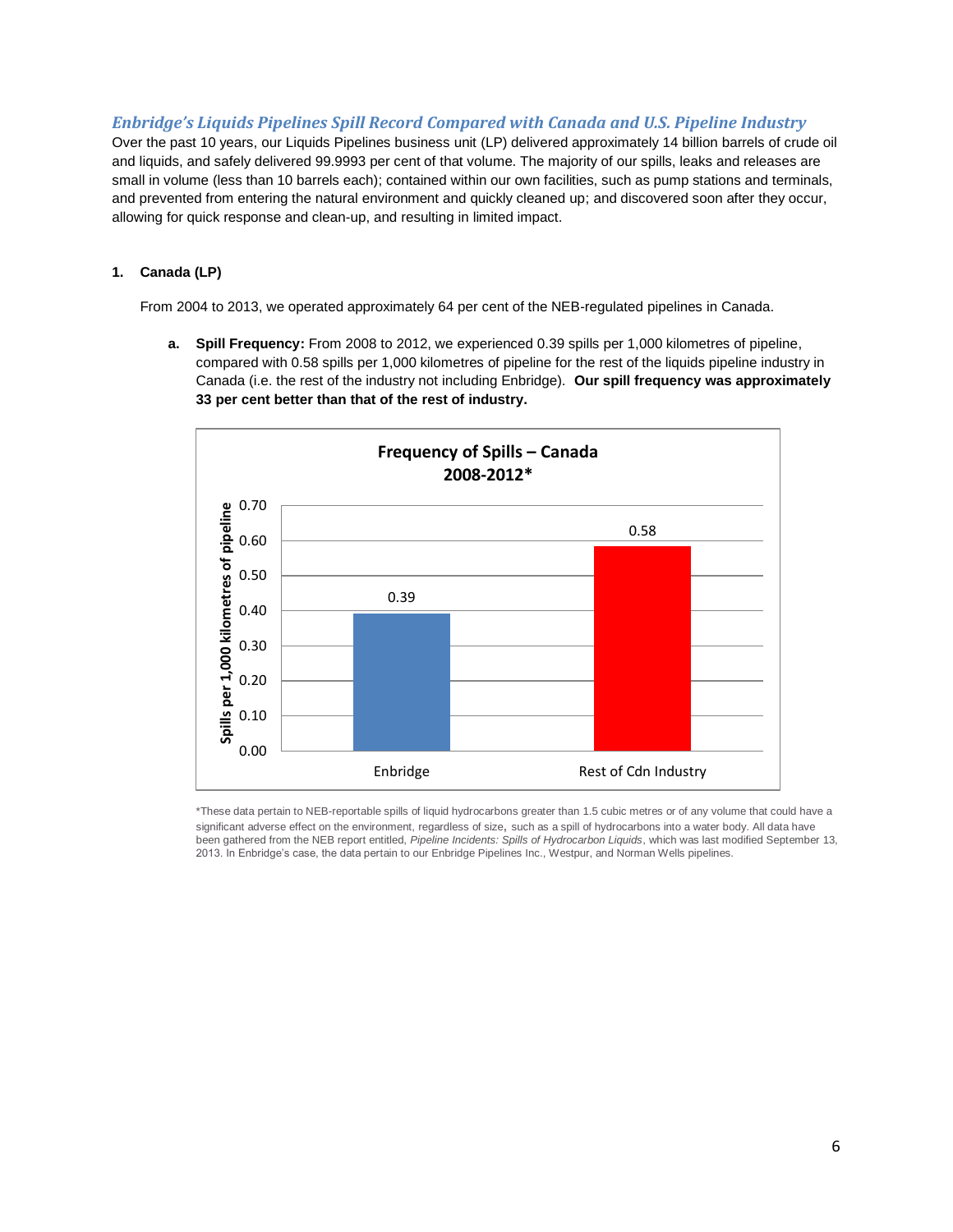**b. Spill Volume:** From 2008 to 2012, we spilled 16.9 cubic meters of liquids per 1,000 kilometres of pipeline, compared with an average of 22.2 cubic meters of liquids per 1,000 kilometres of pipeline for the rest of the Canadian liquids pipeline industry. **Our spill volume was about 24 per cent better than that of the rest of the industry.**



\*These data pertain to NEB-reportable spills of liquid hydrocarbons greater than 1.5 cubic metres or of any volume that could have a significant adverse effect on the environment, regardless of size, such as a spill of hydrocarbons into a water body. All data have been gathered from the NEB report entitled, *Pipeline Incidents: Spills of Hydrocarbon Liquids*, which was last modified September 13, 2013. In Enbridge's case, the data pertain to our Enbridge Pipelines Inc., Westpur, and Norman Wells pipelines.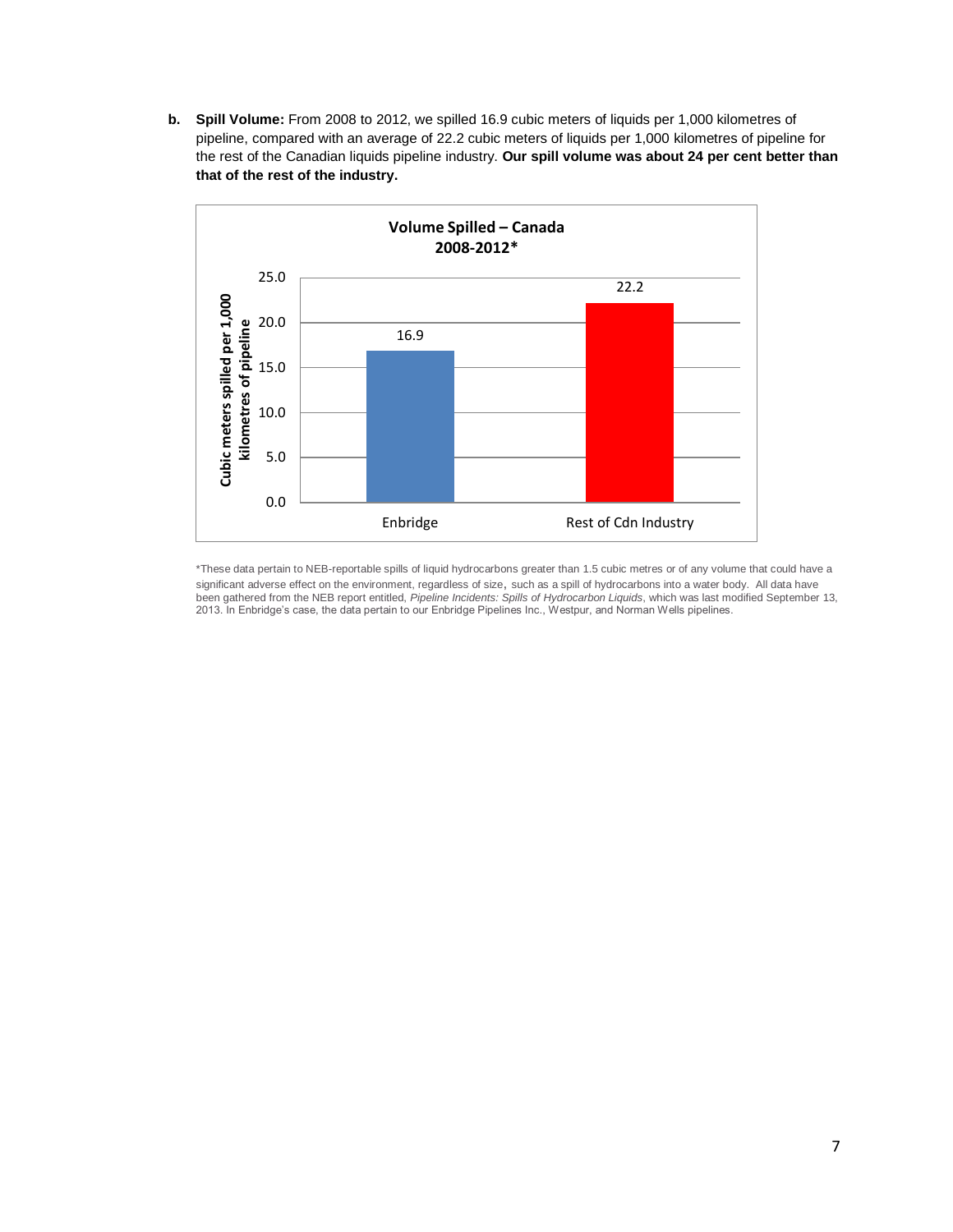**2. U.S. (LP)**

According to data from the U.S. Department of Transportation's Pipeline and Hazardous Materials Safety Administration (PHMSA), between 2011 and 2013, we operated approximately 11.5 per cent of the pipelines in the U.S. While we increased the number of miles of crude oil pipelines that we operate by approximately 41 per cent over the past 10 years, between 2004 and 2013 (the 2013 mileage is based on 2012 figures), the rest of the U.S. pipeline industry increased its number by approximately 16 per cent.

**a. Spill Frequency:** From 2004 to 2013, we experienced 0.007 spills per billion barrel-miles, compared with an average 0.026 spills per billion barrel-miles for the rest of industry. **Our spill frequency was about 75 per cent better than that of the rest of the industry.**



- - \* Spills from onshore pipelines, including valve sites. Spills that took place within stations or terminals on company property are excluded from the data. The data include spills of five barrels or more, or those involving a release to water, death, injury, fire explosion or damages exceeding US \$50,000; for smaller spills, operators were not required to specify the part of the system, such as onshore pipelines, including valve sites until 2010. "Frequency of Spills" is the number of events. "Volume Transported" refers to the total amount of petroleum liquids shipped in the U.S. between 2004 and 2013 in billion barrel-mile units. This bar graph shows the relationship between Enbridge's spill frequency per volume transported and that of the rest of the U.S. liquids pipeline industry. This comparison is based on data available through PHMSA's databases for its mandatory accident and mileage reports from operators (Forms 7000-1 and 7000-1.1).